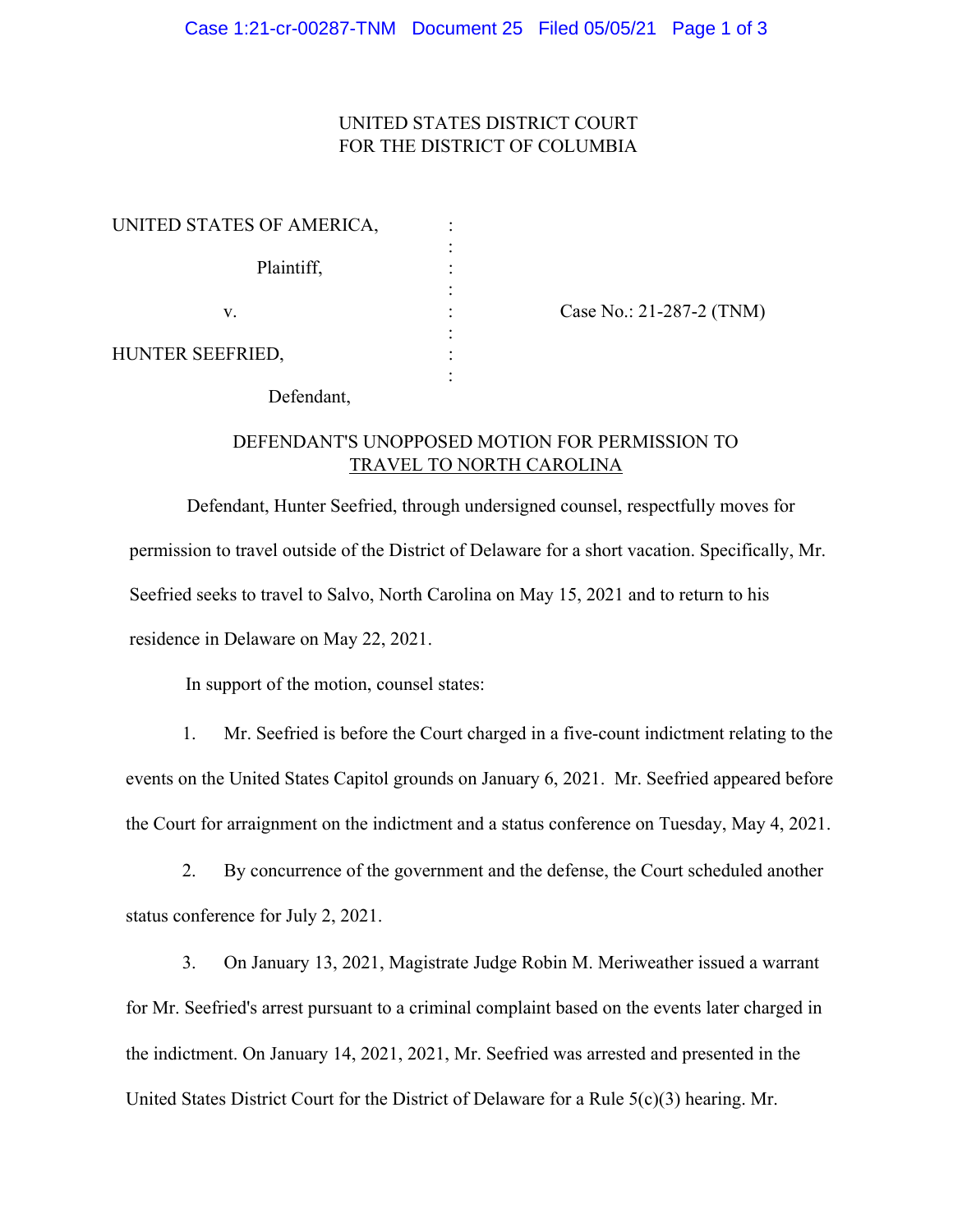#### Case 1:21-cr-00287-TNM Document 25 Filed 05/05/21 Page 2 of 3

Seefried waived his identity hearing, and the government did not seek his pretrial detention. From January 14, 2021, Mr. Seefried was supervised by that Court's Pretrial Service Agency without incident.

4. On January 25, 2021, Mr. Seefried appeared before Magistrate Judge Faruqui for his initial appearance in the District. During the hearing, Mr. Seefried waived his preliminary hearing and moved to exclude time under the Speedy Trial Act. The Court continued Mr. Seefried on his personal recognizance without objection from the government. Consistent with his compliance before the District Court for Delaware, Mr. Seefried is in full compliance with all the conditions of release ordered by Magistrate Judge Faruqui.

5. Mr. Seefried would like to travel with his family by car to Salvo, North Carolina on May 15, 2021 and to return to Delaware on May 22, 2021. The prepaid family trip to North Carolina was originally scheduled for May 2020 but was cancelled in response to the pandemic.

6. Assistant United States Attorney Brittany Reed has informed undersigned counsel that she does not oppose Mr. Seefried's permission for travel. His Pretrial Service Officer Da'Shanta Valentine-Lewis, has similarly informed that she does not object to Mr. Seefried's request to travel.

WHEREFORE, undersigned counsel respectfully moves the Court to permit Defendant, Hunter Seefried, to travel to Salvo, North Carolina on May 15, 2021 and to return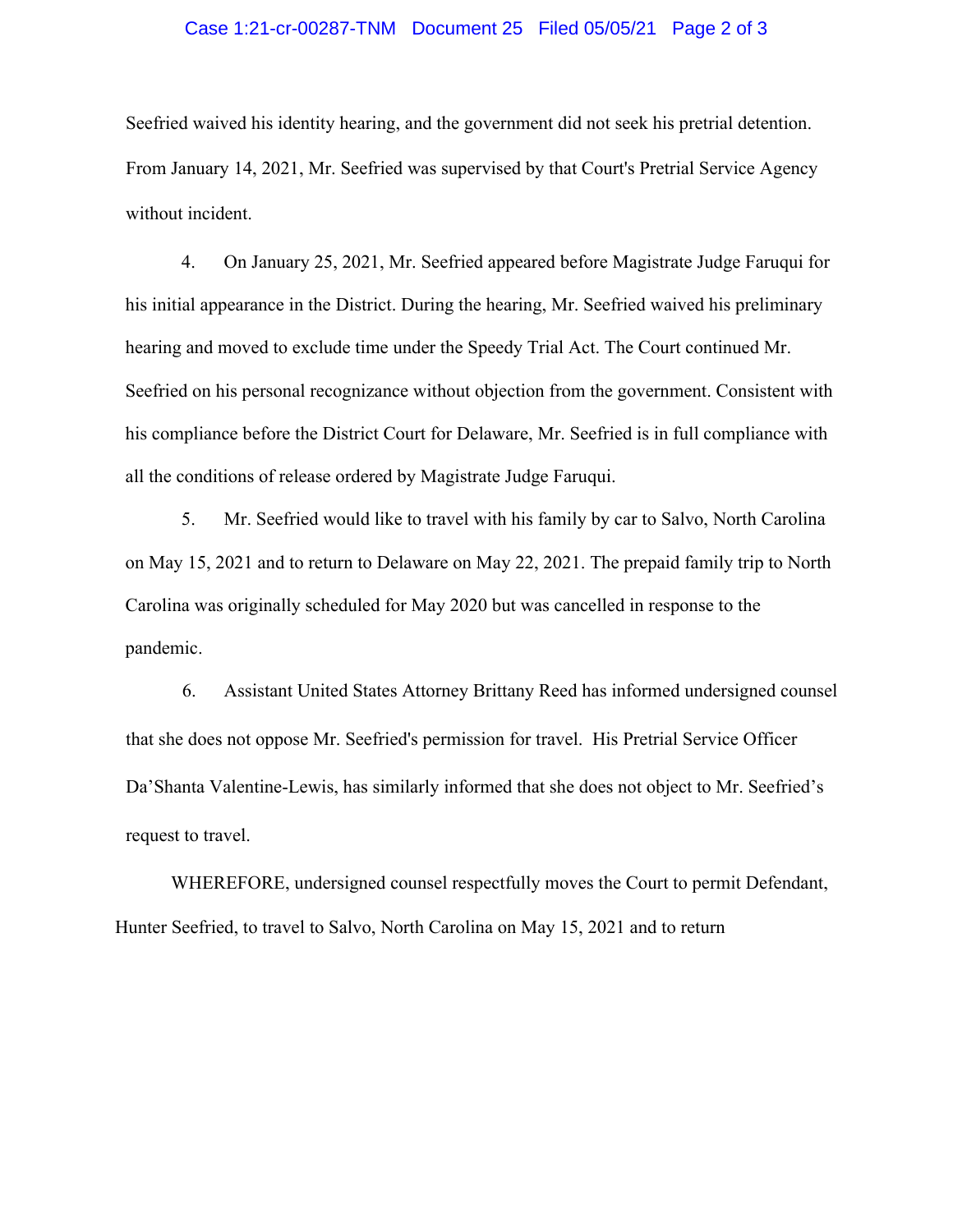to his home in Delaware on May 22, 2021.

Respectfully submitted,

/s/ Edson A. Bostic Edson A. Bostic, Esquire The Bostic Law Firm 1700 Market Street, Suite 1015 Philadelphia, PA 19104 (267) 239-4693 eab.bosticfirm@gmail.com

Attorney for Hunter Seefried

Dated: May 5, 2021